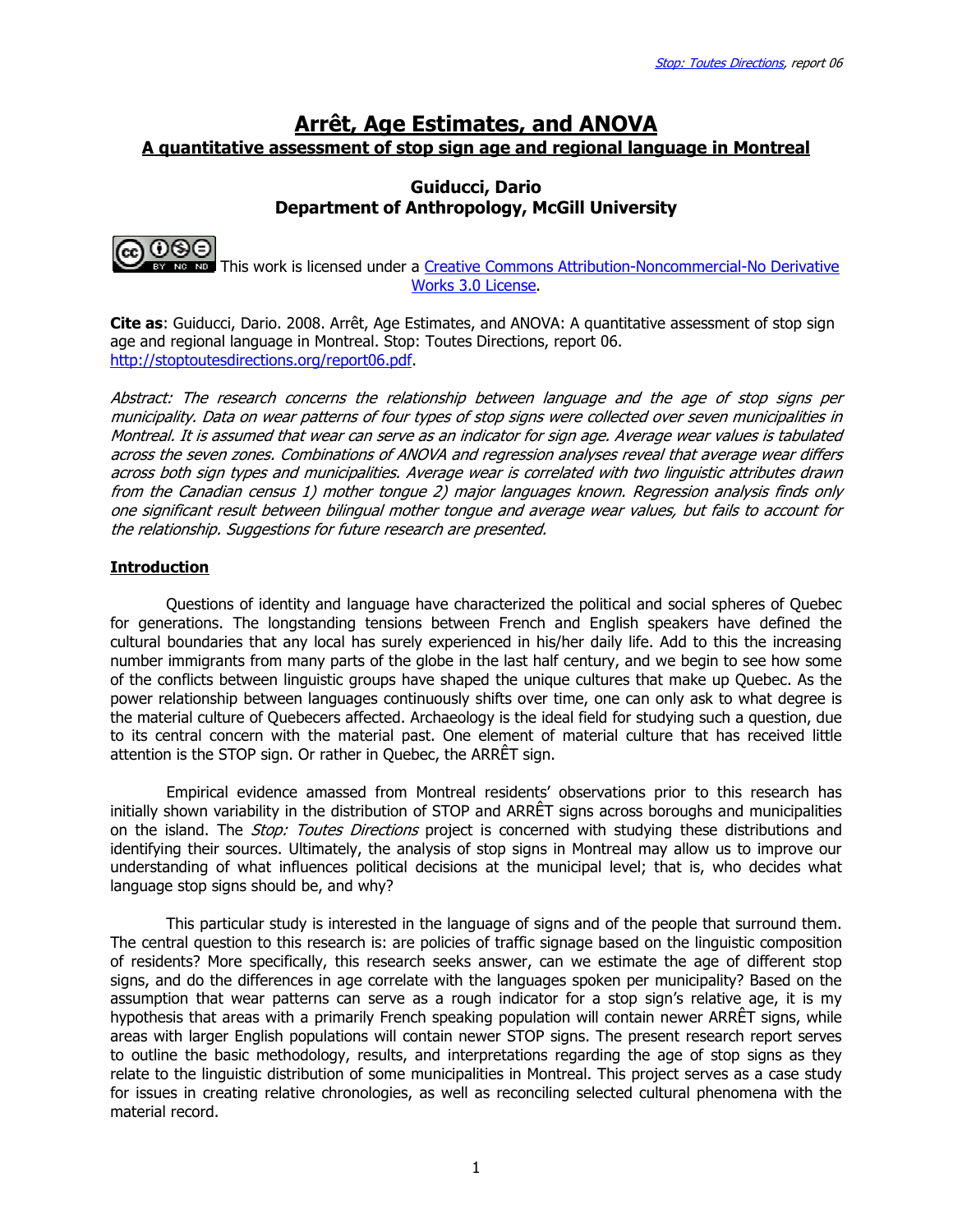### **Methods**

 A major part of the project was data collection. Twenty-seven McGill University undergraduate students along with archaeology professor Dr. Stephen Chrisomalis spent a number of weeks compiling a large amount of data on stop signs in the island of Montreal. The areas of interest were delineated into 36 zones (arbitrarily assigned by roughly equal geographic extant). However, limited time only allowed the data collection teams to complete 31 of 36 zones (zones  $1 - 29$ ; 31), an impressive feat regardless. The attributes of interest included: zone, intersection, position of within the intersection, sign language, additional signage, presence of luminescence, degree of damage, and wear and vandalism on the face and back. Four of the attributes collected were done so according to an ordinal scale from 0 to 3, as defined by the research team (damage, wear, vandalism front, vandalism back). Photos were also collected for each sign. In total, 2817 stop signs were identified across seven municipalities (Figure 1). For the purpose of this research, Côte-des-Neiges is considered a separate municipality from Notre-Damede-Grâce, due to geographic extant and linguistic differences.



**Figure 1:** Municipal zones where sign data was collected on the Island of Montreal. Yellow = completed zones, Orange = Montreal-Ouest, originally assigned but never completed.

 Following the creation of the database, the first step was to assess the age of the four possible sign categories (ARRÊT, STOP, ARRÊT/STOP, STOP/ARRÊT). It was decided that wear would serve as the best indicator for age, since neither vandalism nor damage reflect natural degradation as close as wear can. Wear was coded by research teams according to the following legend:

- 0: None/Minimal: Clear, consistent unfaded red colour
- 1: Low: Slight fading / inconsistency visible from several metres distance
- 2: Mid: Significantly faded towards orange over much of surface
- 3: High: Extremely faded (pinkish/light orange)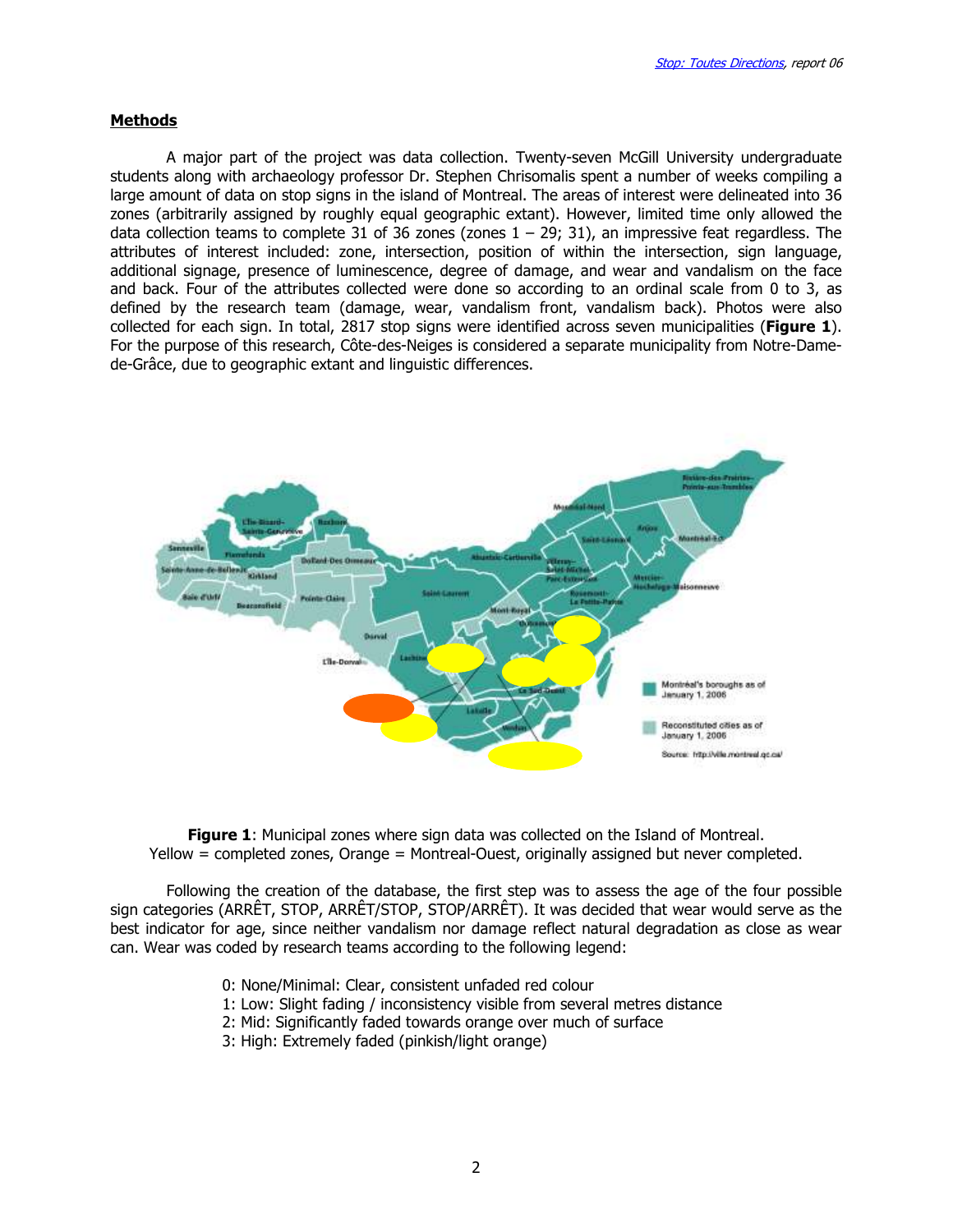However, it should be noted that this assumption is certainly not without flaws. A vandalized stop sign that is cleaned by city officials may result in fading, giving the impression that the sign is much older than it really is. Although possible, my limited knowledge of public works employees and municipal budget management leads me to assume that stop signs are more often replaced in such cases (or even ignored), thereby avoiding extra cleaning costs and added labour. In utter sincerity, it remains to be shown whether vandalized signs are more likely to be cleaned or replaced, leaving wear as the closest approximation of sign age until a more accurate method is identified.

 Using census tract profile data from the Statistics Canada website, each stop sign was allotted to a specific CT according to the location of the intersection. Consequently, each CT was attributed to its respective municipal territory, thereby segregating all stop signs into one of seven possible municipalities:

- Côte-des-Neiges
- Côte-St.Luc
- Hampstead
- Notre-Dame-de-Grace
- Le Plateau Mont-Royal
- Ville-Marie
- **Westmount**

This allowed me to find the average total wear per municipality by adding all the wear values and dividing by the total number of stop entries per municipality. The resulting values were then tested for significance through a single factor Analysis of Variance test (ANOVA). This test was used to see whether the variation in wear *between* municipalities was larger than the wear variation *within* municipalities. The next step was to determine the average wear per sign category for each municipality. This was done much like the previous step; only in this case, all wear values per sign category were summed and then divided by the total for each respective category. In addition to the average sign values, the percentage that each sign type occupies within the zone was computed. Regression and single factor ANOVA tests were also performed for three of the four sign categories across the municipalities (STOP/ARRÊT signs were excluded because of small sample). Finally, the total average wear per sign type was computed, irrespective of municipality.

 Language data was more readily available, thanks to the latest census data on the Statistics Canada website. Credit must be given to Claudine Gravel Miguel, who graciously shared the linguistic data that she spent hours searching for, recording, and tabulating for her own research. This linguistic data included percentage of mother tongue spoken per municipality (English, French, English & French, Other), as well as percentage of knowledge of major language per municipality (English, French, English & French, Neither).

 Finally, these municipal language percentages were correlated with the average sign wear data calculated in previous steps. To test for significance, Pearson's R coefficients and related linear regression lines were computed for each relationship.

#### Results

 The results are displayed through a number of informative tables and graphs, beginning with Table 1. This table shows the Average Total Wear of all stop signs per municipality. We may note that the range is 0.331055, the maximum is found in Côte-St.Luc at 0.713115, and the lowest average wear is in Ville-Marie at 0.38206. Table 2 displays that with a single factor ANOVA test performed on these values, the resulting F-statistic of 10.96 greatly exceeds the F-critical of 2.10. The P is equal to 4.25E-12 (an extremely low chance of a random Type-1 error). Therefore, based on the ANOVA test with an alpha = .05, we reject the null hypothesis which states that the sample means of each group are similar. In other words, average total wear among signs between municipalities differs to statistically significant levels.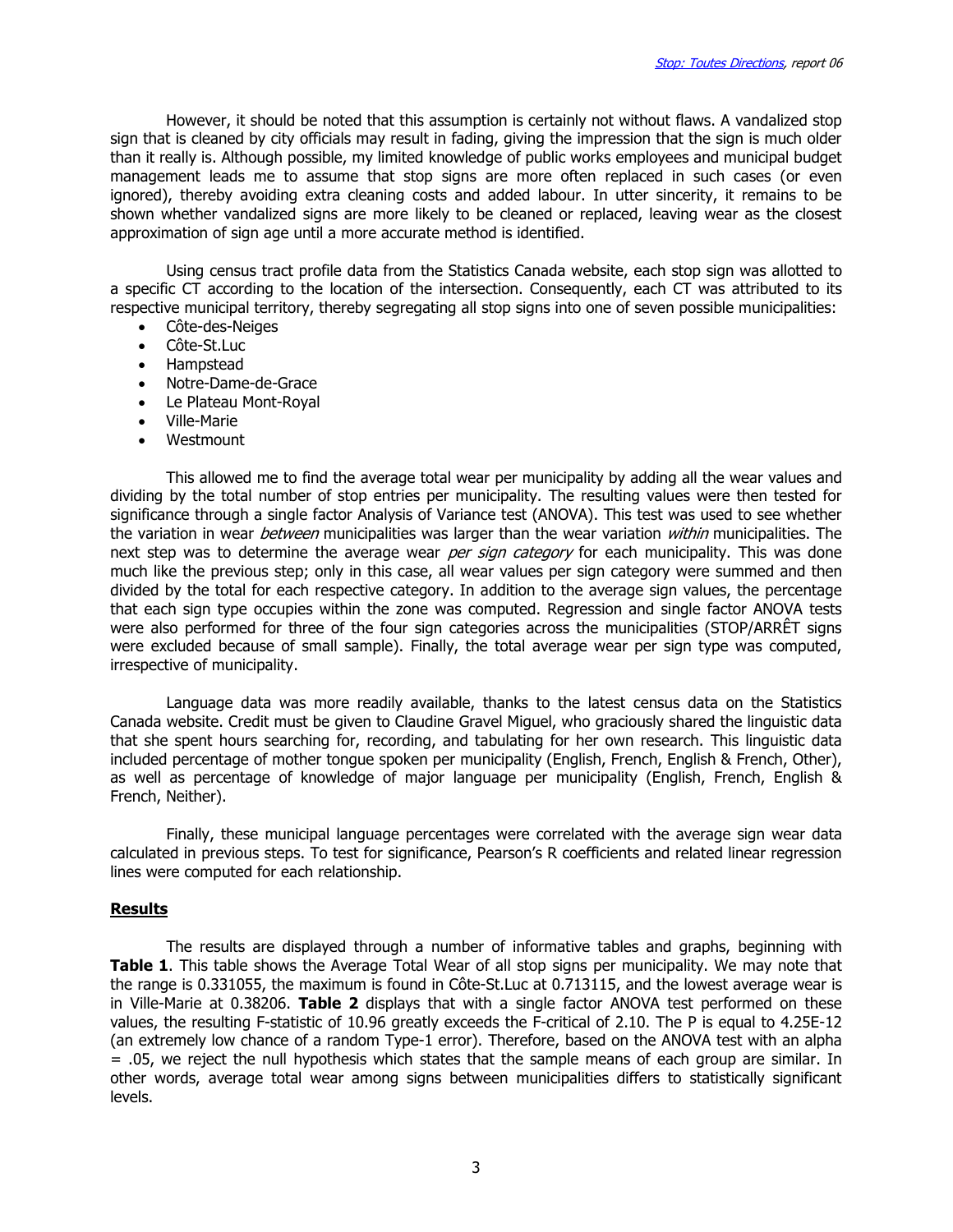| <b>Municipality</b>   | <b>Average Total Wear</b> |
|-----------------------|---------------------------|
| Côtes-des-Neiges      |                           |
|                       | 0.630197                  |
| Côte-St.Luc           |                           |
|                       | 0.713115                  |
| Hampstead             |                           |
|                       | 0.554217                  |
| Notre-Dame-de-Grace   |                           |
|                       | 0.641479                  |
| Le Plateau Mont-Royal |                           |
|                       | 0.515982                  |
| Ville-Marie           |                           |
|                       | 0.38206                   |
| Westmount             |                           |
|                       | 0.384793                  |

Table 1: Average Total Wear values per municipality

| Groups                | Count    | Sum  | Average  | Variance |          |          |
|-----------------------|----------|------|----------|----------|----------|----------|
| <b>CDN</b>            | 457      | 288  | 0.630197 | 0.694086 |          |          |
| <b>CSL</b>            | 366      | 261  | 0.713115 | 0.796923 |          |          |
| <b>HAM</b>            | 332      | 184  | 0.554217 | 0.700979 |          |          |
| <b>NDG</b>            | 622      | 399  | 0.641479 | 0.594283 |          |          |
| <b>PLAT</b>           | 219      | 113  | 0.515982 | 0.379331 |          |          |
| VM                    | 300      | 115  | 0.383333 | 0.411093 |          |          |
| <b>WEST</b>           | 434      | 167  | 0.384793 | 0.375842 |          |          |
|                       |          |      |          |          |          |          |
|                       |          |      |          |          |          |          |
| <b>ANOVA</b>          |          |      |          |          |          |          |
| Source of Variation   | SS       | df   | МS       | F        | P-value  | F crit   |
| <b>Between Groups</b> | 38.08218 | 6    | 6.347031 | 10.96075 | 4.25E-12 | 2.101911 |
| <b>Within Groups</b>  | 1576.805 | 2723 | 0.579069 |          |          |          |
| Total                 | 1614.887 | 2729 |          |          |          |          |

Table 2: ANOVA - Single Factor test for average sign wear over seven municipalities.

The proceeding graphs (**Figure 2–8**) illustrate the proportion of stop sign type per Municipality, as well as the average sign wear for each type. The bars represent the average wear (left y-axis), while the line segment represents the percentage (right y-axis). Based on these graphs, we see that in municipalities where ARRÊT/STOP signs are present (all except Le Plateau), they are on average the most worn. Of the five municipalities that contain STOP signs, four contain STOPs that have more wear than ARRÊTs (Côte-des-Neiges, Hampstead, Ville-Marie, Westmount). Côte-St.Luc is the only sector that has STOP signs more worn than ARRÊTs. However, we must also factor in proportions. Côte-des-Neiges contains just one STOP (18-6-a), which is on private property, while Ville-Marie has only 3% STOP signs. The two remaining municipalities – Hampstead and Westmount – both contain high proportions of STOP signs (75% and 98% respectively). Along with Côte-St.Luc, they are the only municipalities that have over 50% of their stop signs in English. Le Plateau Mont-Royal is the only municipality that contains 100% ARRÊTs, while Côte-des-Neiges, NDG, and Ville-Marie all have similarly high proportions of ARRÊTs with over 90%. It appears safe to conclude that since ARRÊT/STOP signs always exceed other signs in average wear value (except for one STOP/ARRÊT in Côte-des-Neiges), we can assume that they are the oldest signs in our study zones. However, since there is such a small sample of STOP/ARRÊT signs in the entire region, we can only hypothesize that they are in fact the oldest of all sign types, and have consequently been replaced where possible.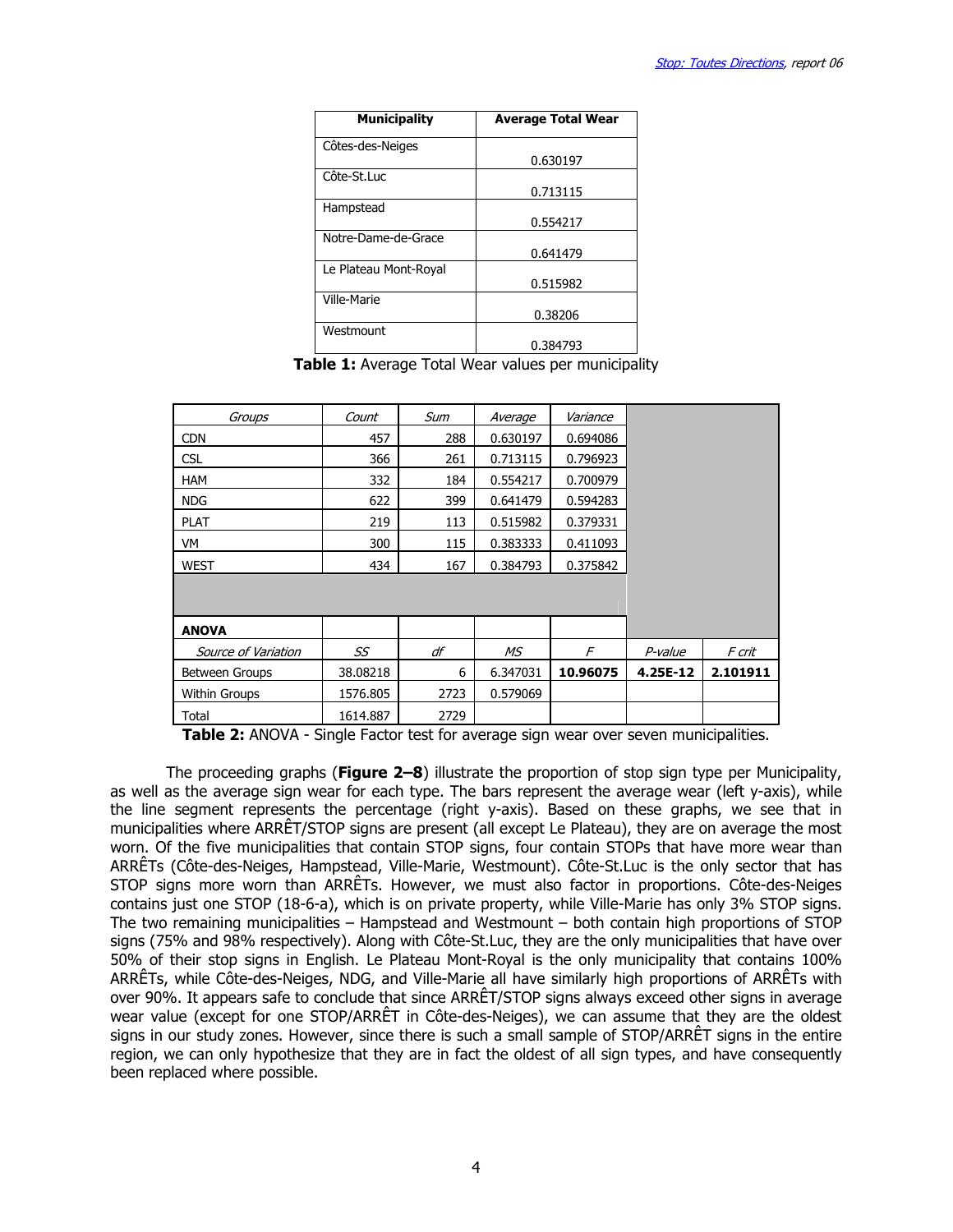

Figure 2: Côte-des-Neiges - Average Wear per Sign Type and Proportion of Municipality



Figure 3: Côte-St.Luc - Average Wear per Sign Type and Proportion of Municipality



Figure 4: Hampstead – Average Wear per Sign Type and Proportion of Municipality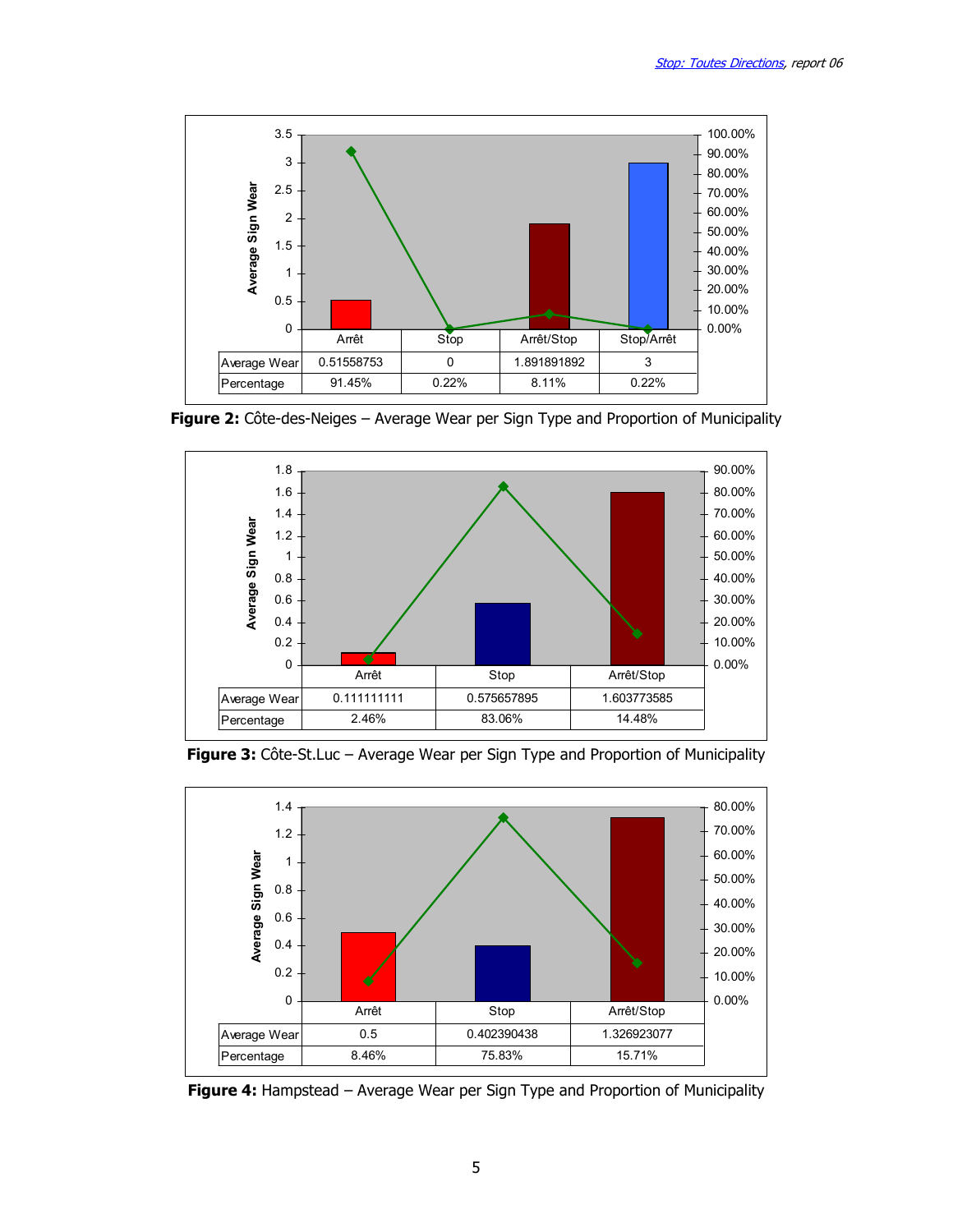

Figure 5: Notre-Dame-de-Grâce – Average Wear per Sign Type and Proportion of Municipality



Figure 6: Plateau Mont-Royal – Average Wear per Sign Type and Proportion of Municipality



Figure 7: Ville-Marie – Average Wear per Sign Type and Proportion of Municipality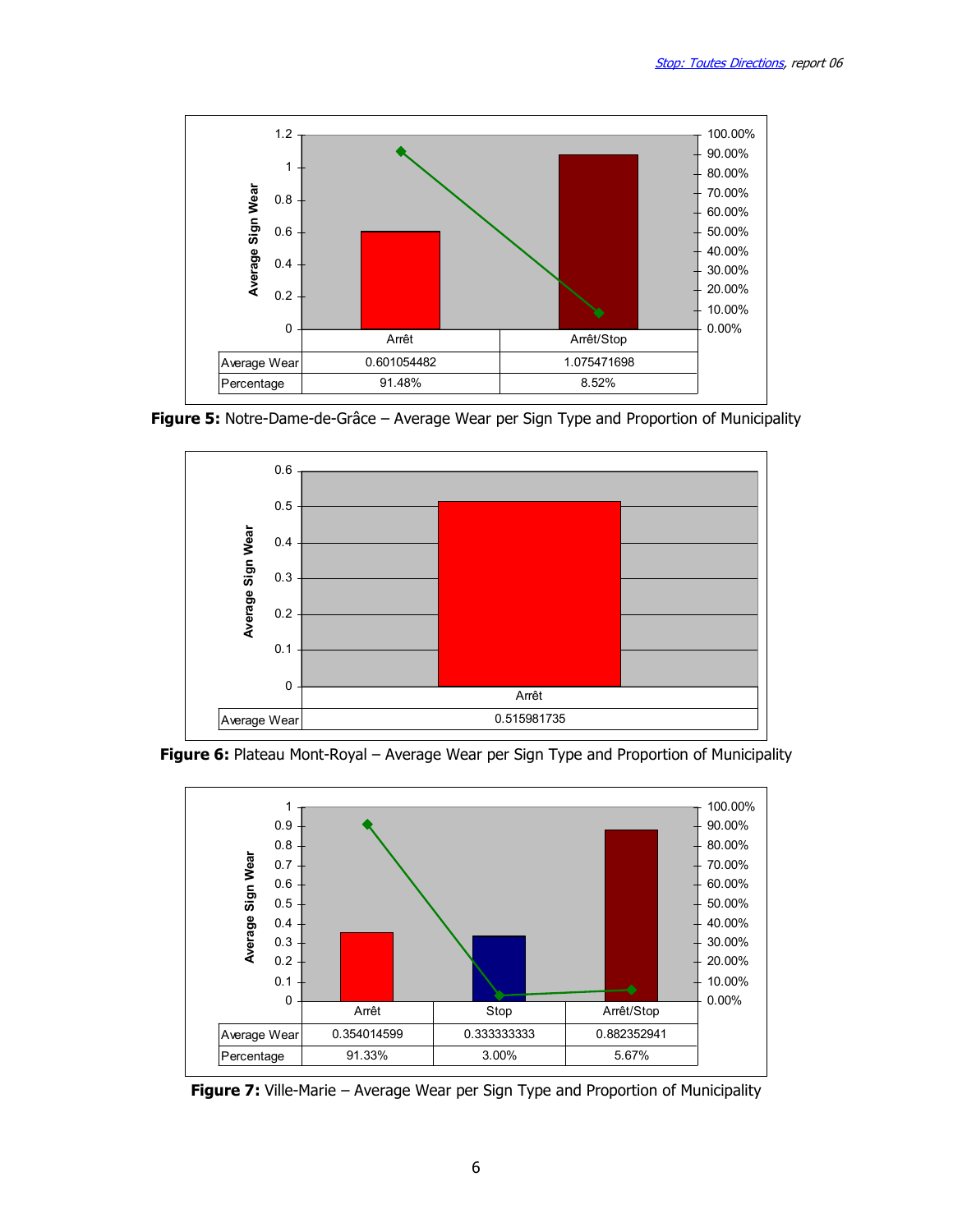

Figure 8: Westmount - Average Wear per Sign Type and Proportion of Municipality

There are fewer chronological certainties about ARRÊT and STOP signs based on the preceding graphs. Three regression analyses were performed on the proportion of sign type and sign wear for the three major sign types. Figure 9, 10 and 11 display the results. Interestingly, there is a significant correlation between STOP sign wear and % per Municipality (Figure 10), with a Pearson's R2 equal to 0.5237, a significant value. The other two regressions display insignificant R2 coefficients, and therefore show little or no correlation.



**Figure 9:** Correlation between ARRÊT sign wear and % per Municipality with calculated regression (n=7)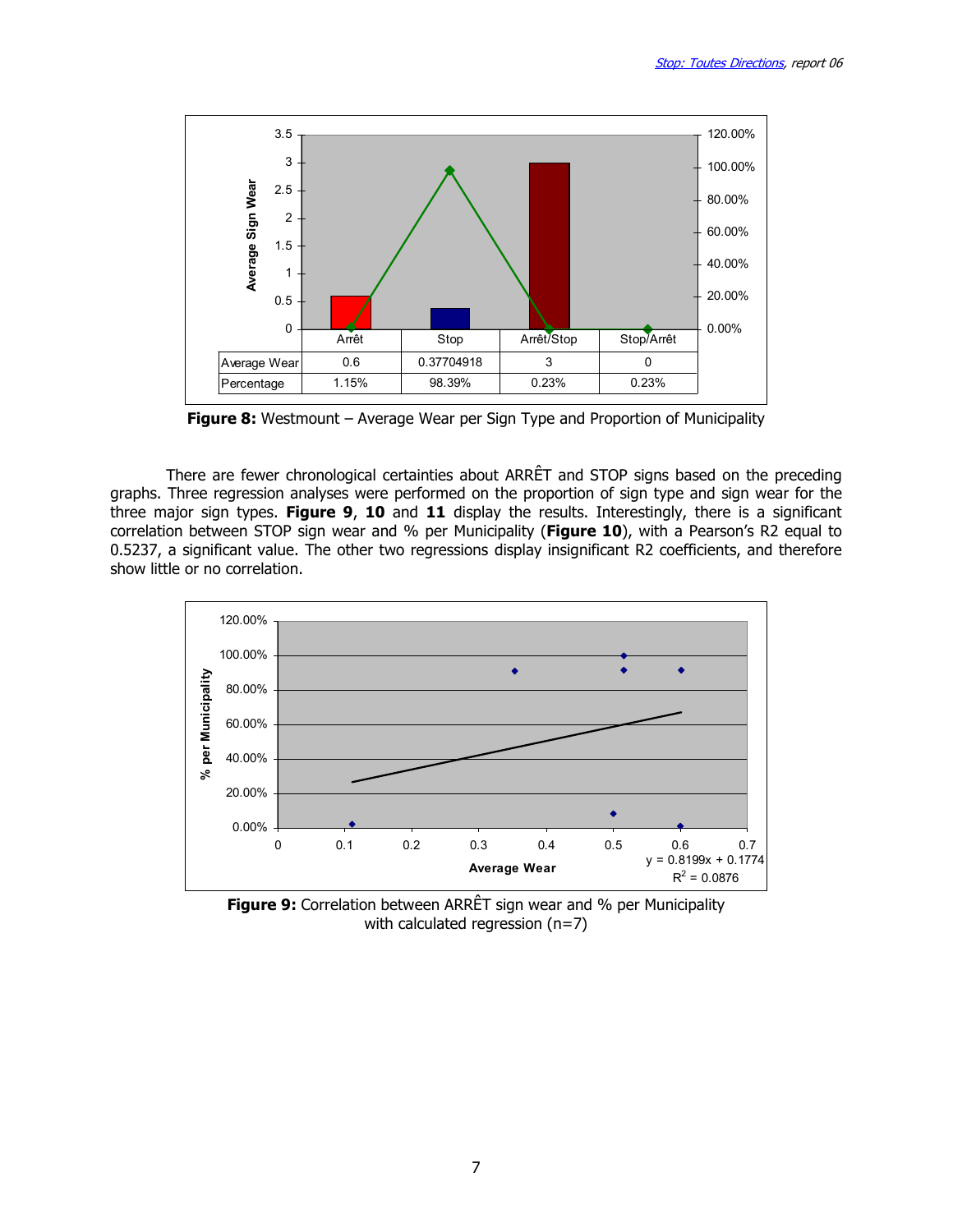





**Figure 11:** Correlation between ARRÊT/STOP sign wear and % per Municipality with calculated regression (n=6)

The resulting sign wear values per Municipality were assessed for significance using the single factor ANOVA test. The results are displayed in Table 3, 4 and 5. In all three tests (ARRÊT, STOP, ARRÊT/STOP), the F-statistics were found to be greater than the F-critical, and the p-values found to be far below 1%. This means that based on the ANOVA tests with an alpha =  $.05$ , we reject the null hypothesis which states that the sample means of each sign type per municipality are similar.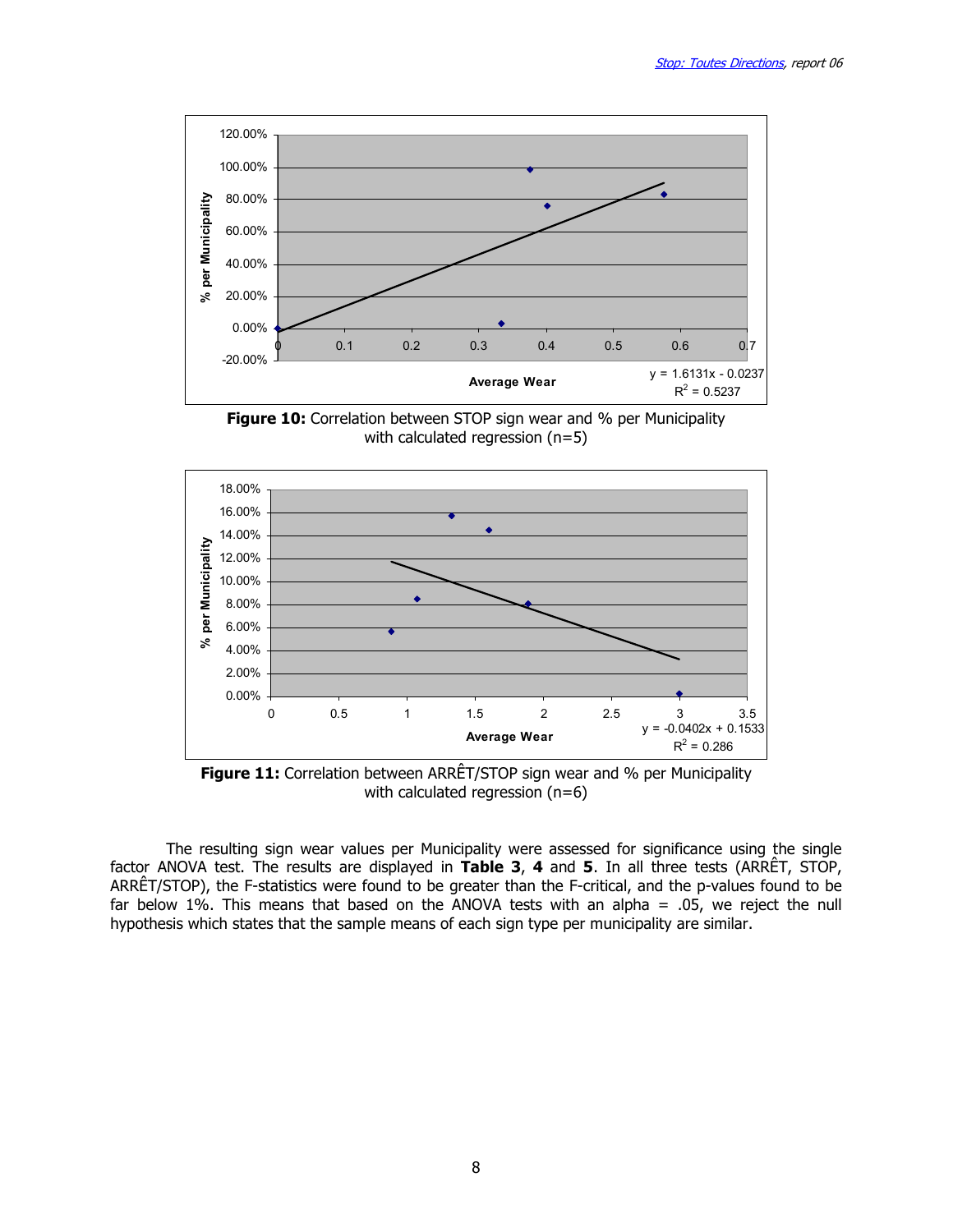| Groups              | Count    | Sum  | Average  | Variance |          |         |
|---------------------|----------|------|----------|----------|----------|---------|
| <b>CDN</b>          | 417      | 215  | 0.515588 | 0.529204 |          |         |
| <b>CSL</b>          | 9        |      | 0.111111 | 0.111111 |          |         |
| <b>HAM</b>          | 28       | 14   | 0.5      | 0.333333 |          |         |
| <b>NDG</b>          | 569      | 342  | 0.601054 | 0.511337 |          |         |
| <b>PLAT</b>         | 219      | 113  | 0.515982 | 0.379331 |          |         |
| VM                  | 274      | 97   | 0.354015 | 0.361394 |          |         |
| <b>WEST</b>         | 5        | 3    | 0.6      | 0.8      |          |         |
|                     |          |      |          |          |          |         |
|                     |          |      |          |          |          |         |
| <b>ANOVA</b>        |          |      |          |          |          |         |
| Source of Variation | SS       | df   | МS       | F        | P-value  | F crit  |
| Between Groups      | 12.82377 | 6    | 2.137296 | 4.589674 | 0.000126 | 2.10456 |
| Within Groups       | 705.0316 | 1514 | 0.465675 |          |          |         |
| Total               | 717.8554 | 1520 |          |          |          |         |

Table 3: ANOVA - single factor test for ARRÊT signs across seven municipalities.

| Groups               | Count    | Sum | Average  | Variance |          |          |
|----------------------|----------|-----|----------|----------|----------|----------|
| <b>CSL</b>           | 304      | 175 | 0.575658 | 0.62792  |          |          |
| <b>HAM</b>           | 252      | 101 | 0.400794 | 0.543904 |          |          |
| VM                   | 9        | 3   | 0.333333 | 0.25     |          |          |
| <b>WEST</b>          | 427      | 161 | 0.377049 | 0.3575   |          |          |
|                      |          |     |          |          |          |          |
|                      |          |     |          |          |          |          |
| <b>ANOVA</b>         |          |     |          |          |          |          |
| Source of Variation  | SS       | df  | MS       | F        | P-value  | F crit   |
| Between Groups       | 7.763918 | 3   | 2.587973 | 5.315009 | 0.001231 | 2.613912 |
| <b>Within Groups</b> | 481.0748 | 988 | 0.486918 |          |          |          |
| Total                | 488.8387 | 991 |          |          |          |          |

Table 4: ANOVA - single factor test for STOP signs across four municipalities.

| Groups               | Count    | Sum | Average  | Variance |          |          |
|----------------------|----------|-----|----------|----------|----------|----------|
| <b>CDN</b>           | 37       | 70  | 1.891892 | 0.71021  |          |          |
| <b>CSL</b>           | 53       | 85  | 1.603774 | 0.936139 |          |          |
| <b>HAM</b>           | 52       | 69  | 1.326923 | 0.969457 |          |          |
| <b>NDG</b>           | 53       | 57  | 1.075472 | 1.301887 |          |          |
| VM                   | 17       | 15  | 0.882353 | 1.110294 |          |          |
|                      |          |     |          |          |          |          |
|                      |          |     |          |          |          |          |
| <b>ANOVA</b>         |          |     |          |          |          |          |
| Source of Variation  | SS       | df  | MS       | F        | P-value  | F crit   |
| Between Groups       | 21.56504 | 4   | 5.39126  | 5.33579  | 0.000414 | 2.415267 |
| <b>Within Groups</b> | 209.1519 | 207 | 1.010396 |          |          |          |
| Total                | 230.717  | 211 |          |          |          |          |

**Table 5:** ANOVA - single factor for ARRET/STOP signs across five municipalities.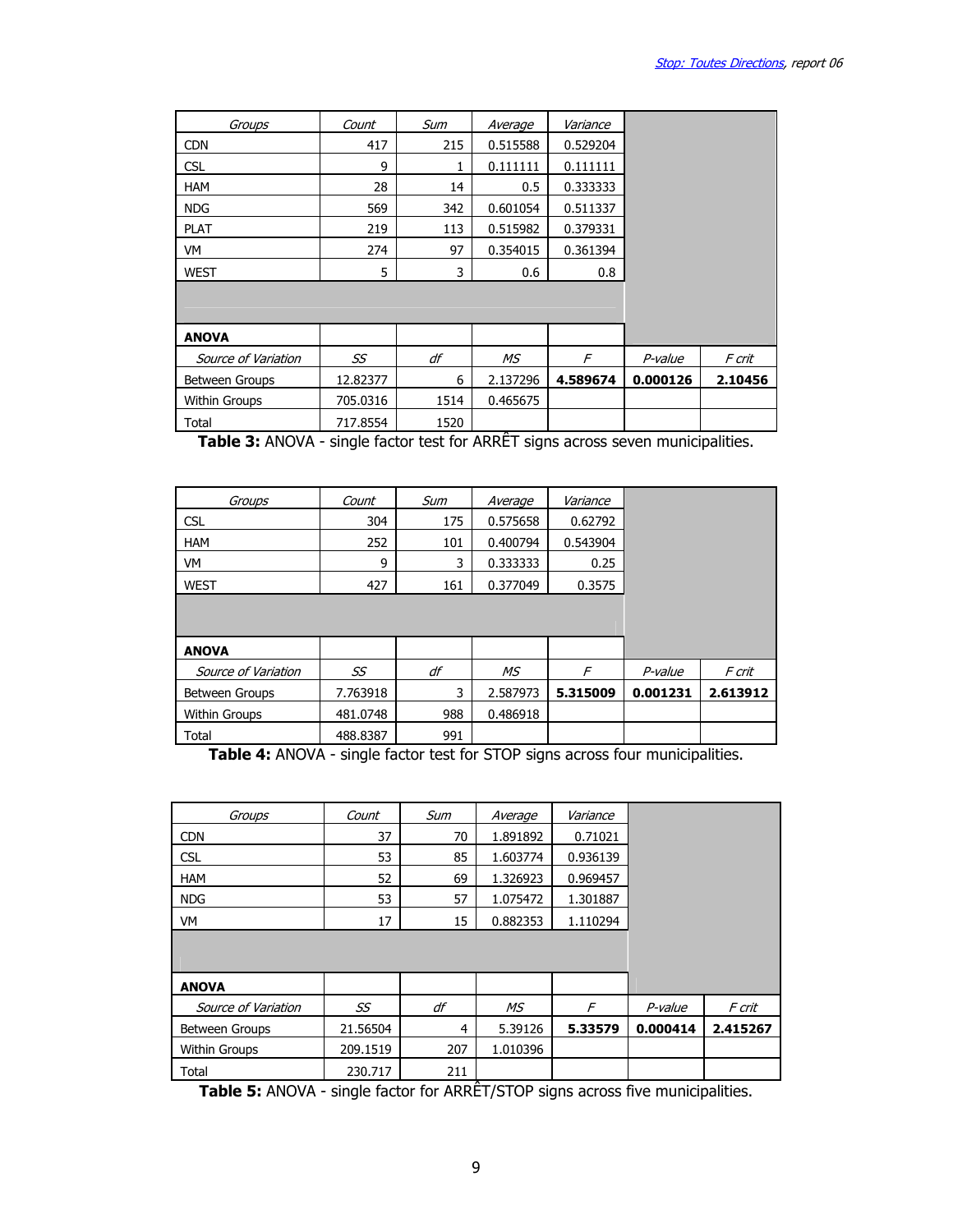Figure 12 shows the distribution of average wear values for all three major stop signs types within the study area. ARRÊT/STOP signs are clearly the most worn overall, but again, it is harder distinguish ARRÊT from STOP signs. Despite a slight difference in average wear, we do not know if the difference is statistically significant. In order test this, a z-test was run between the two samples, and the results are displayed in Table 6. With a two-tailed z-test, we get a Z-statistic of 2.57 that exceeds the Zcritical of 1.96, with a P = 0.01. Based on the z-test with an alpha = .05, we reject the null hypothesis which states that the sample mean of wear among ARRÊTs is equal to the sample mean of wear among STOP signs.



**Figure 12:** Average Wear and % of Sign Type among all Municipalities

|                              | ARRÊT       | <i>STOP</i> |
|------------------------------|-------------|-------------|
| Mean                         | 0.516107824 | 0.443101712 |
| Known Variance               | 0.472273262 | 0.492979079 |
| <b>Observations</b>          | 1521        | 993         |
| Hypothesized Mean Difference | O           |             |
|                              | 2.570006795 |             |
| $P(Z \le z)$ one-tail        | 0.005084826 |             |
| Z Critical one-tail          | 1.644853627 |             |
| $P(Z \leq z)$ two-tail       | 0.010169652 |             |
| Z Critical two-tail          | 1.959963985 |             |

Table 6: z-Test for Two Sample for Means

The language data was compiled into Table 7 and 8, and Figure 13 and 14. Table 7 and Figure 13 display the distribution of mother tongue reported by Canadian citizens within the seven defined municipalities. Table 8 and Figure 14 show the distribution of reported major languages known by Canadian citizens per municipality. Of note, Hampstead and Westmount have the highest percentages of English as mother tongue, while also showing the highest percentages regarding knowledge of both major languages. The lowest proportions of English as mother tongue are reported from Cote-des-Neiges and Le Plateau, which also appear to have some of the lowest percentages regarding knowledge of both English and French. CSL and Hampstead have the lowest proportion of French mother tongue respondants, while the highest concentration of respondents with French as mother tongue come from Le Plateau. Although CSL and Hampstead have a mid to high percentage of reported bilinguals, Le Plateau Mont-Royal has a relatively low percentage of people who claim to have knowledge of both major languages.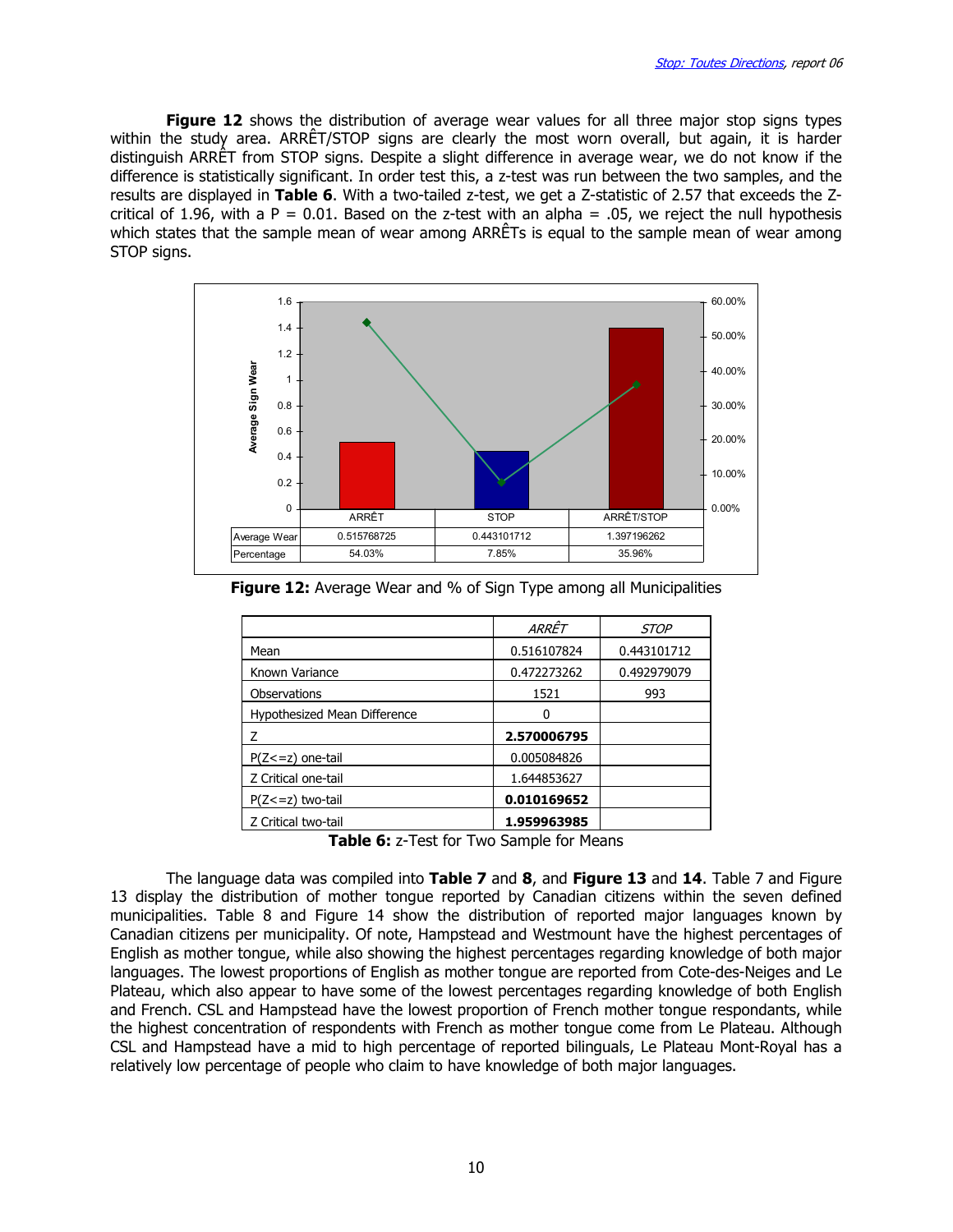|            | <b>English</b> | <b>French</b> | French &<br><b>English</b> | <b>Other</b> |
|------------|----------------|---------------|----------------------------|--------------|
| <b>CDN</b> | 22.85          | 21.10         | 0.82                       | 55.21        |
| <b>CSL</b> | 44.66          | 15.66         | 1.07                       | 38.63        |
| <b>Ham</b> | 60.90          | 13.94         | 0.64                       | 24.59        |
| <b>NDG</b> | 38.39          | 24.11         | 1.27                       | 36.24        |
| Plat       | 21.62          | 47.37         | 0.99                       | 29.99        |
| VM         | 27.27          | 24.00         | 3.90                       | 44.78        |
| West       | 54.13          | 21.31         | 1.54                       | 23.00        |

Table 7: Proportion of mother tongues across seven municipalities.



Figure 13: Relative distribution of mother tongues across seven municipalities

|                                   | <b>English</b> | <b>French</b> | French &<br><b>English</b> | <b>Neither</b> |
|-----------------------------------|----------------|---------------|----------------------------|----------------|
| <b>CÔTE-DES-</b><br><b>NEIGES</b> | 30.87          | 12.70         | 52.50                      | 3.90           |
| <b>CSL</b>                        | 28.33          | 4.76          | 65.27                      | 1.62           |
| Ham                               | 21.37          | 3.07          | 74.91                      | 0.71           |
| <b>NDG</b>                        | 24.14          | 9.32          | 63.85                      | 2.63           |
| <b>Plat</b>                       | 12.37          | 22.85         | 62.53                      | 2.25           |
| <b>VM</b>                         | 29.19          | 7.98          | 60.82                      | 2.70           |
| West                              | 18.73          | 3.76          | 76.75                      | 0.73           |

Table 8: Proportion of known major languages across seven municipalities.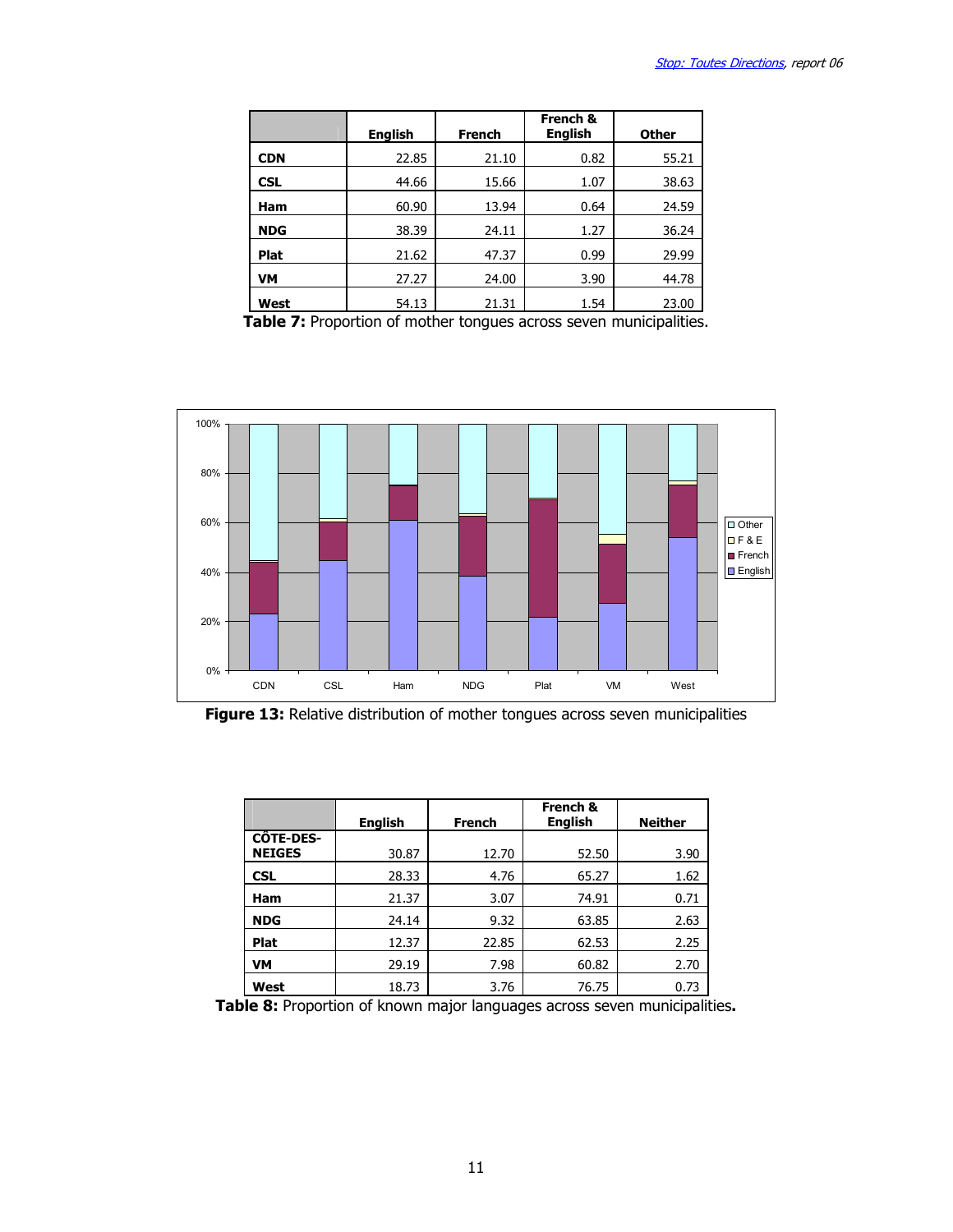

Figure 14: Relative distribution of known major languages across seven municipalities.

 The correlations between mother tongue and average sign wear, as well as those of knowledge of major language and average sign wear are summarized in Table 9. Of the eight resulting coefficients, only one proves to be somewhat significant, that is % of English & French as mother tongue paired against average sign wear, with an R2 = 0.4026 and an equation in the form of  $y = -5.5261x - 4.4809$ (Appendix A).

| <b>Language Attribute</b>                | <b>Sign Attribute</b>    | <b>Pearson's R2 coefficient</b> |
|------------------------------------------|--------------------------|---------------------------------|
| % of English (Mother Tongue)             | Average Sign Wear        | 0.0007                          |
| % of French (Mother Tonque)              | Average Sign Wear        | 0.0547                          |
| % of English & French<br>(Mother Tongue) | <b>Average Sign Wear</b> | 0.4026                          |
| % Other (Mother Tongue)                  | Average Sign Wear        | 0.1049                          |
| % of Knowledge of English                | Average Sign Wear        | 0.1062                          |
| % of Knowledge of French                 | Average Sign Wear        | 0.0012                          |
| % of Knowledge of French &<br>English    | Average Sign Wear        | 0.1168                          |
| % of Knowledge of No Major<br>Language   | Average Sign Wear        | 0.0683                          |

Table 9: Pearson's coefficient values for linguistic and wear correlations

#### **Discussion**

 The research project began with an examination of isolating differences in wear. As a general observation, we may note that stop sign type correlates with different degrees of wear. ARRÊT/STOP signs are clearly the most worn in every region where they're present (Figure  $2-5$ ;  $7-8$ ), and if we exclude the two STOP/ARRÊTs, overall as well (Figure 12). The small sample size of STOP/ARRÊT signs may indicate that they were replaced (making them the oldest sign type), or that they were never popular traffic signs to begin with. Nonetheless, if we work under that assumption that increased wear = older, than we may safely conclude that the average ARRÊT/STOP sign type is relatively older than average ARRÊT or STOP. As for the average difference in wear between ARRÊTs and STOPs, the z-test in Table 6 reveals that there is indeed a significant difference between the average wear of each sign. With an overall average wear value of 0.44, STOP signs are generally less worn than ARRÊTs at 0.52. Does this mean that they are necessarily older? Based on the results of the ANOVA tests in Tables 3, 4 and 5, we know that the answer is no, since variability exists *within* sign types across municipalities. In other words,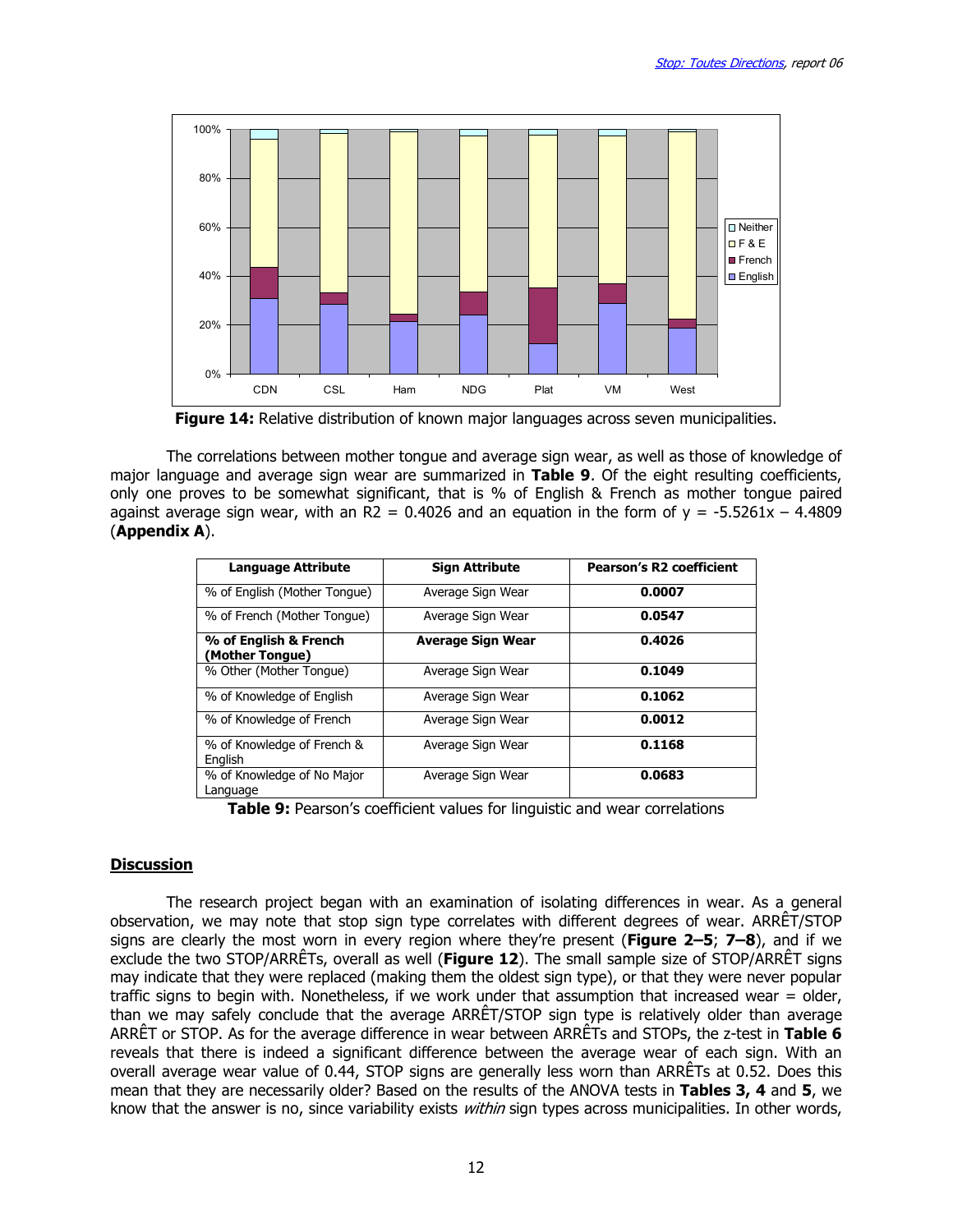there are age differences within similar language signs, as well as between similar language signs. The results do not put us in a position to distinguish which type of variability is more significant. This makes relative dating increasingly problematic and absolute dating nearly impossible.

 There was an interesting result once the proportion of a sign type was regressed against the sign's average wear. Figure 10 showed an R2 coefficient of 0.5327, a significant correlation. This means that under the assumption of more wear = older, municipalities with more STOP signs are likely the ones that have had them there for longer periods of time. In other words, certain areas with a large proportion of STOP signs like Côte-St.Luc, Hampstead and Westmount have, at present, chosen not to replace existing STOPs in favour of the provincially regulated ARRÊT sign. Contrary to the hypothesis, it does not seem to be an issue of adding new English signs, but rather, leaving up old STOP signs.

 The central concern of this study is on the relationship between the age of signs and language (Table 9). The results neither confirm nor deny the hypothesis, since regions with French and English as the primary languages do not correlate with any average wear values. The only strong correlation, percentage of both English & French as mother tongue paired against average sign wear (0.4026), does merit an explanation. At present, the author can find no meaningful way to explain why an increase in wear value (older signs) correlates with areas that have smaller proportions of French & English mother tongue individuals. Do less bilingual parents reside in areas that have older stop signs? As one hypothetical explanation, let us assume that older stop signs correlate with areas with longer residential histories. Let us also assume that bilingual couples were less common  $40 - 50$  years ago. Under these two hefty assumptions, one could imagine a situation where there has been a rise in bilingual couples over the last half a century in Montreal, who have chosen to reside in newer residential areas. This would, to some degree, reflect the inverse relationship of increased sign wear with less bilingual mother tongue individuals. Now, before I am accused of unruly academic bullshit, consider that this situation was only a suggestion. Further tests (and quite a few assumptions for that matter) would need to be rigorously tested if any truth were to come from this.

In this author's humble opinion, we cannot explain the observed differential wear based on these two linguistic attributes, and it is clear that there are more factors at play than simply referring to mother tongue and knowledge of major language. One attribute this research should have considered – but did not due to time constraints – was language spoken in the home. This may more accurately reflect the linguistic landscape of particular Montreal municipalities, since it represents the contemporary language spoken by the people within each zone. Mother tongue really just reflects the first language someone learned, and does not account for those people who lost the language (i.e. 3<sup>rd</sup> generation immigrants). In addition, knowledge of a language does not necessarily equate with being able to speak the language. It should be evident that there are a sufficient number of cautions to be aware of if we consider language as part of the analysis.

#### Future Research and Conclusions

This project was ambitious, in that it sought to find significant linguistic explanations to the distribution of stop signs in Montreal. This is inherently problematic; first, because what little correlations were found in this analysis do not necessarily translate to causal explanations, and second, because this research has certainly neglected a myriad of other possible factors. Although the former has already been addressed in the discussion regarding the relationship between French & English mother tongue and sign wear, it must be stressed that correlations do not imply causation. Good research must always consider that there may be multiple ways to explain the results, and that one approach is not necessarily the best one. With regards to other factors, there was only so much that could be examined within the time constraints of this project. An inconclusive, yet simpler model serves as an excellent first step for those that wish to continue studying the distribution of stop signs in Montreal. Some additional factors that may be included for stronger research include the differences in wear for stop signs located on private versus municipal property, the attribute of luminescence in helping to identify age, the inclusion of language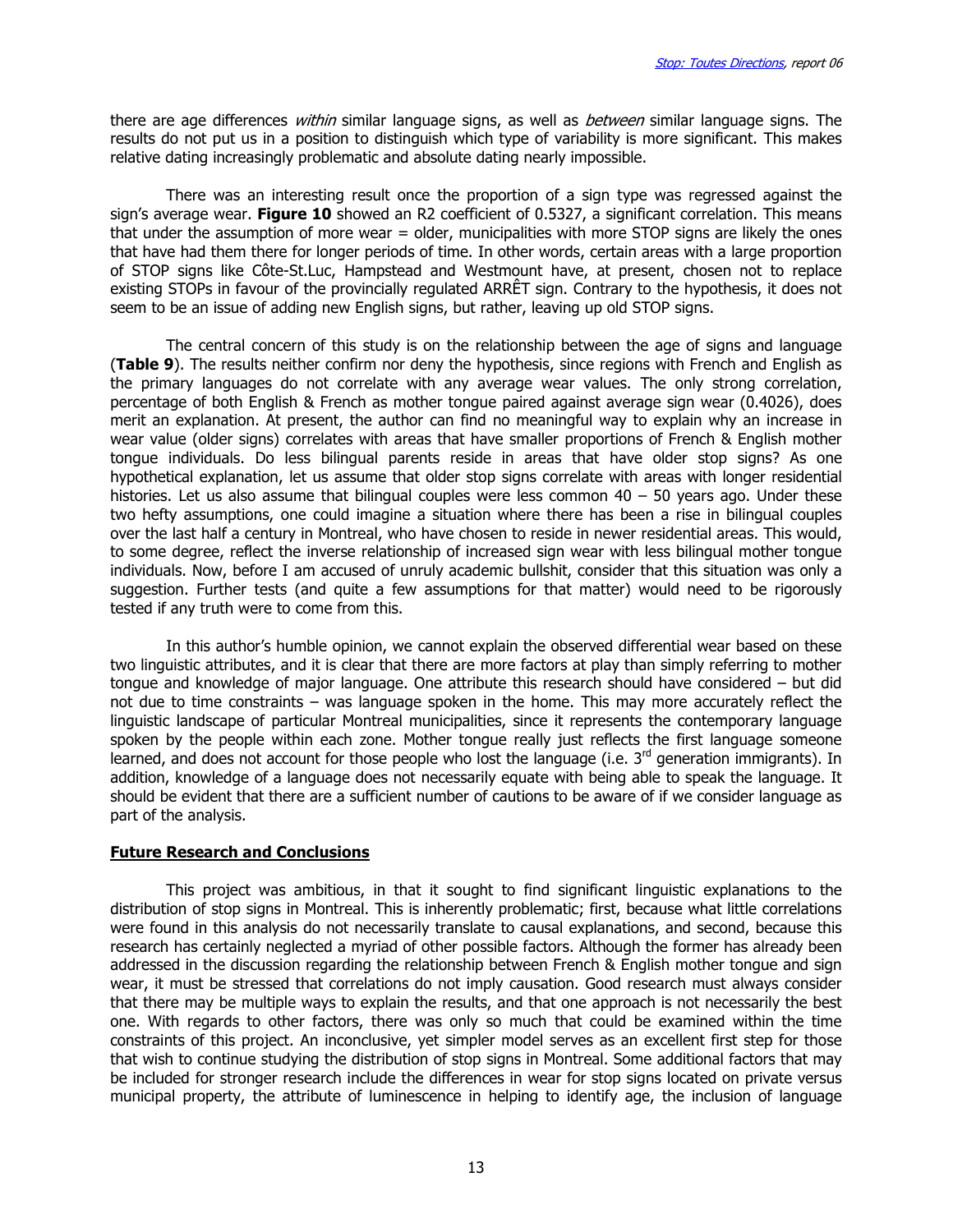spoken at home into regression analysis, and the inclusion of more municipalities to increase the sample size.

To conclude, this study served as a brief overview of some of the procedures and problems involved in using the contemporary material record to infer modern cultural behaviour. It may be somewhat disheartening to the aspiring archaeologist to see such a report. This research has shown that it is hard enough to make sound conclusions about the present using modern data. How can we possibly seek to explain the past using material culture that has been separated from its context for hundreds if not thousands of years? The answer lies in continued, systematic research. When one approach fails, attempt another. When one explanation falls short, explore further ones that receive less attention. Just like the fact that this report is part of a larger whole – the Stop: Toutes Directions project – so too should each piece of archaeological research contribute to the larger body of archaeological understanding. This is really the only way in which we can use the material past to uncover knowledge about past human culture and behaviour.

### References

Territory [map]. 2006. Scale not given. "Official Portal Ville de Montreal". http://ville.montreal.qc.ca/pls/portal/docs/page/portail\_fr/media/documents/Cartejanvier2006\_mairie.pdf (14 April, 2008)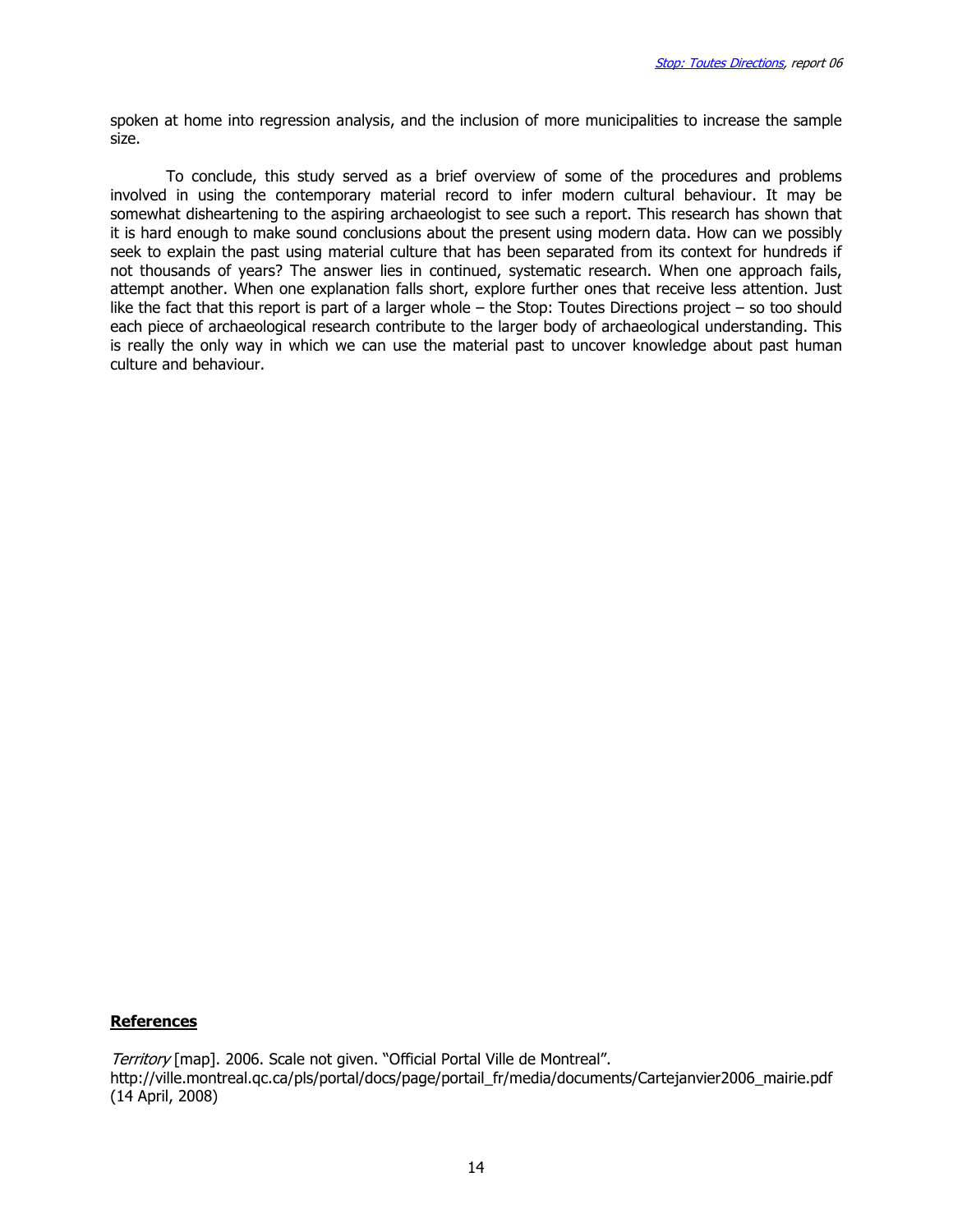# Appendix A: Scatter Plots for Linguistic and Sign Data with resulting Regression Equations





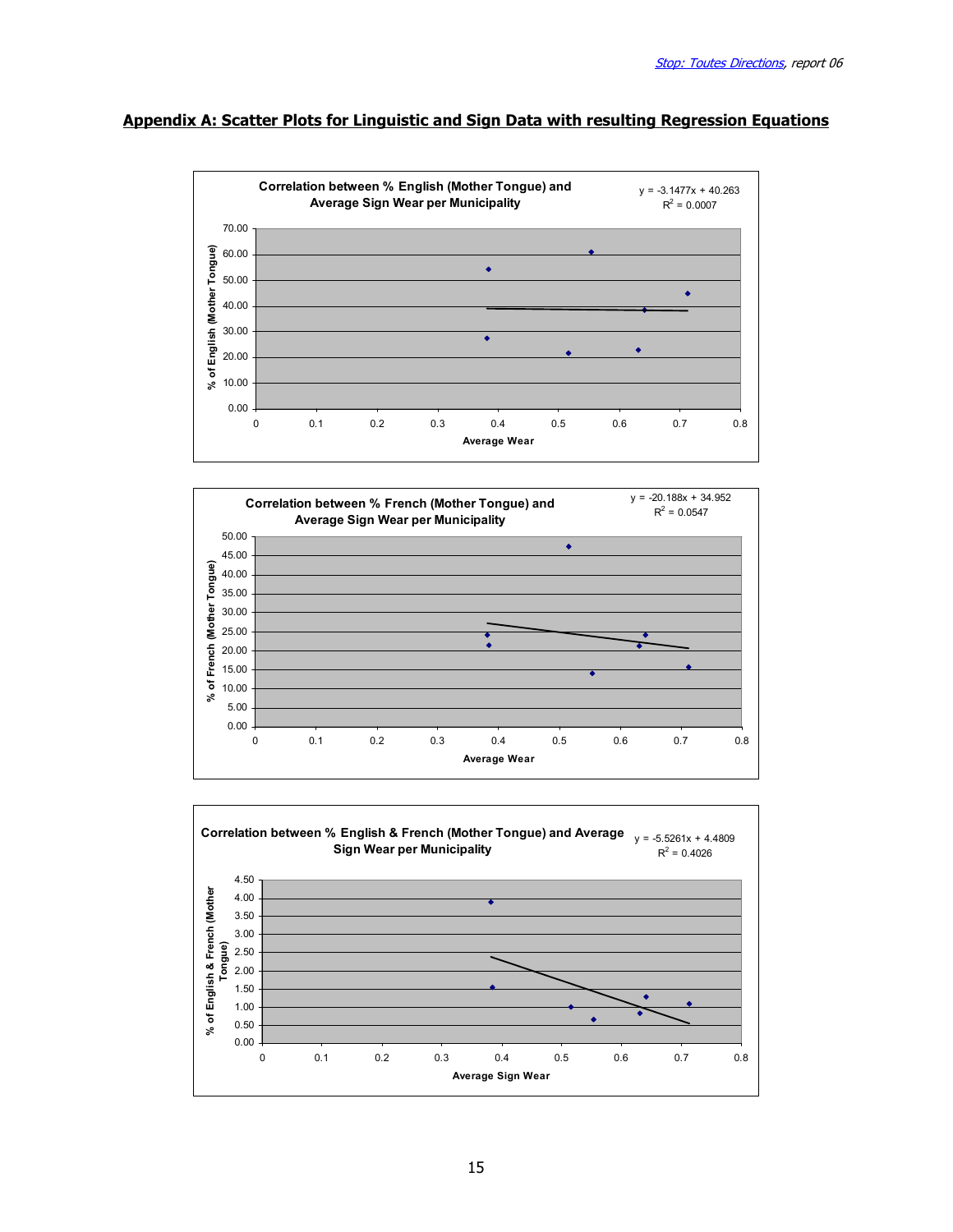